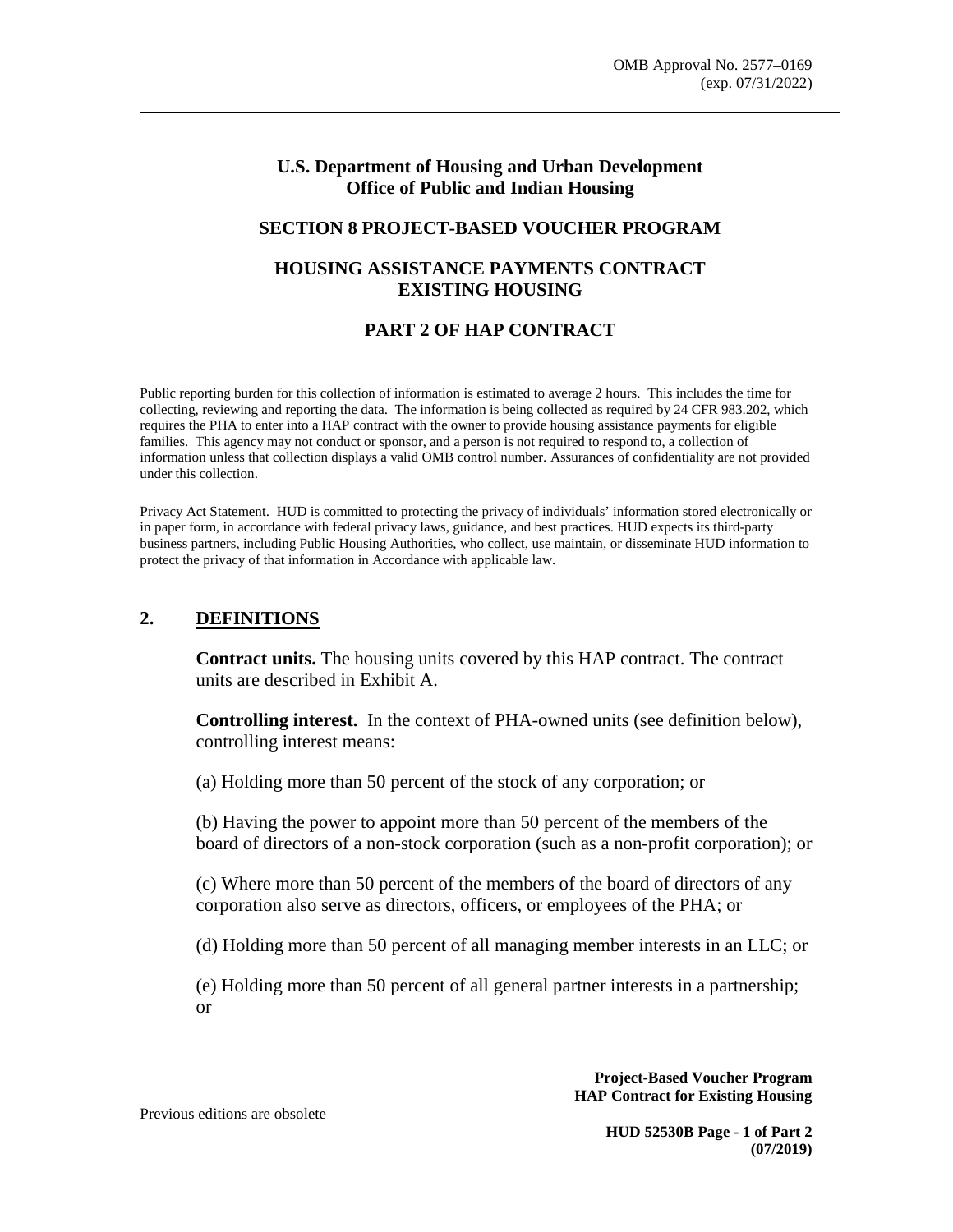(f) Having equivalent levels of control in other ownership structures.

**Existing housing.** Housing units that already exist on the proposal selection date and that substantially comply with the housing quality standards on that date. The units must fully comply with the housing quality standards before execution of the HAP contract.

**Family.** The persons approved by the PHA to reside in a contract unit with assistance under the program.

**HAP contract.** This housing assistance payments contract between the PHA and the owner. The contract consists of Part 1, Part 2, and the contract exhibits (listed in section 1.c of the HAP contract).

**Household.** The family and any PHA-approved live-in aide.

**Housing assistance payment.** The monthly assistance payment by the PHA for a contract unit, which includes: (1) a payment to the owner for rent to the owner under the family's lease minus the tenant rent; and (2) an additional payment to or on behalf of the family if the utility allowance exceeds total tenant payment.

**Housing quality standards (HQS).** The HUD minimum quality standards for dwelling units occupied by families receiving project-based voucher program assistance.

**HUD.** U.S. Department of Housing and Urban Development.

**HUD requirements.** HUD requirements which apply to the project-based voucher program. HUD requirements are issued by HUD headquarters, as regulations, Federal Register notices or other binding program directives.

**Owner.** Any person or entity who has the legal right to lease or sublease a unit to a participant.

**Premises.** The building or complex in which a contract unit is located, including common areas or grounds.

**Principal or interested party.** This term includes a management agent and other persons or entities participating in project management, and the officers and principal members, shareholders, investors, and other parties having a substantial interest in the HAP contract, or in any proceeds or benefits arising from the HAP contract.

**Program.** The project-based voucher program (see authorization for projectbased assistance at 42 U.S.C.  $1437f(o)(13)$ ).

> **Project-Based Voucher Program HAP Contract for Existing Housing**

Previous editions are obsolete

**HUD 52530B Page - 2 of Part 2 (07/2019)**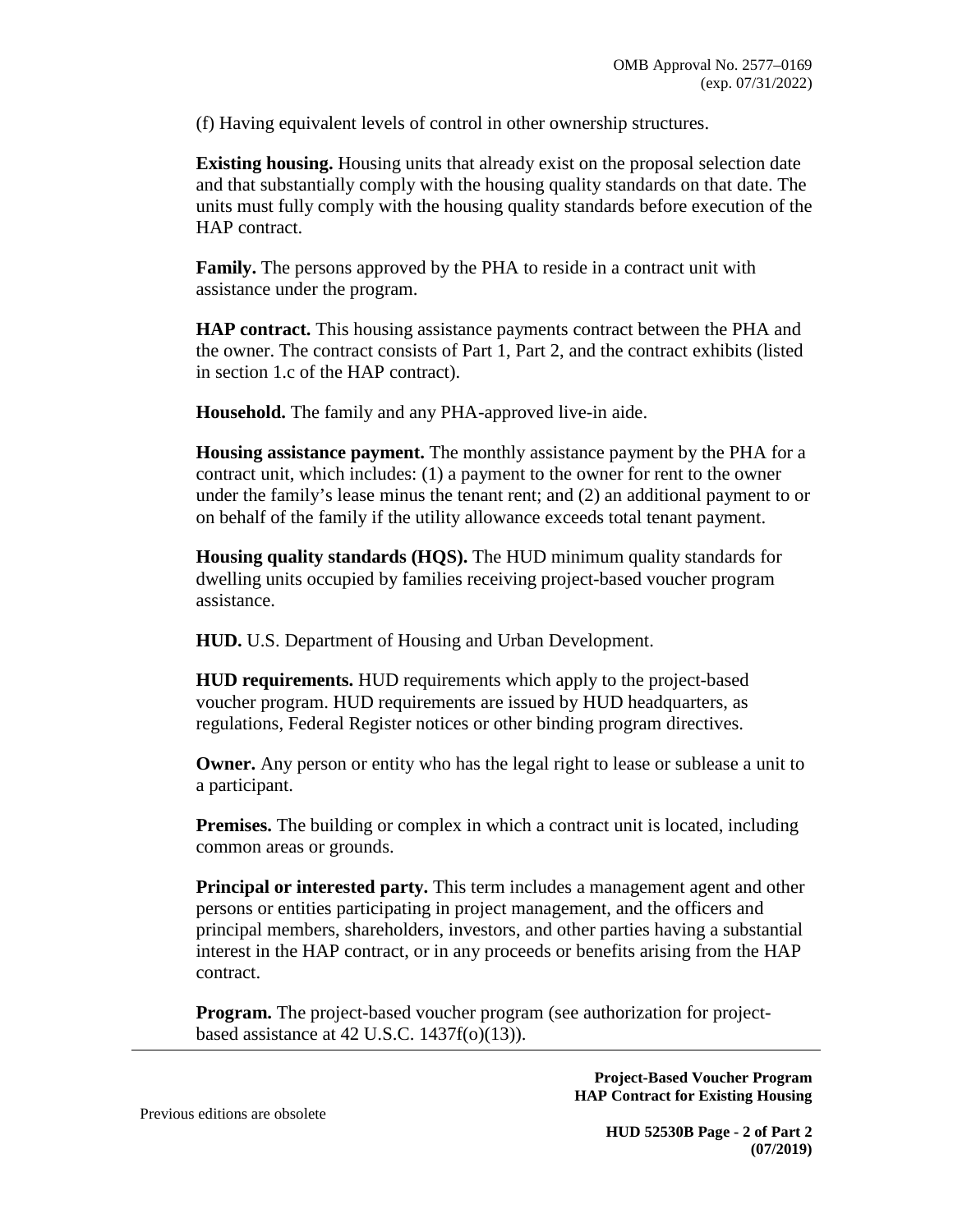**PHA.** Public Housing Agency. The agency that has entered into the HAP contract with the owner. The agency is a public housing agency as defined in the United States Housing Act of 1937 (42 U.S.C. 1437a(b)(6)).

**PHA-owned units.** A unit is "owned by a PHA" if the unit is in a project that is:

(a) Owned by the PHA (which includes a PHA having a "controlling interest" in the entity that owns the unit; see definition above);

(b) Owned by an entity wholly controlled by the PHA; or

(c) Owned by a limited liability company (LLC) or limited partnership in which the PHA (or an entity wholly controlled by the PHA) holds a controlling interest in the managing member or general partner.

**Proposal selection date.** The date the PHA gives written notice of proposal selection to the owner whose proposal is selected in accordance with the criteria established in the PHA's administrative plan.

**Rent to owner.** The total monthly rent payable to the owner under the lease for a contract unit. Rent to owner includes payment for any housing services, maintenance and utilities to be provided by the owner in accordance with the lease.

**Tenant.** The person or persons (other than a live-in aide) who executes the lease as a lessee of the dwelling unit.

**Tenant rent.** The portion of the rent to owner payable by the family, as determined by the PHA in accordance with HUD requirements. The PHA is not responsible for paying any part of the tenant rent.

# **3. PURPOSE**

- a. This is a HAP contract between the PHA and the owner.
- b. The purpose of the HAP contract is to provide housing assistance payments for eligible families who lease contract units that comply with the HUD HQS from the owner.
- c. The PHA must make housing assistance payments to the owner in accordance with the HAP contract for contract units leased and occupied by eligible families during the HAP contract term. HUD provides funds to the PHA to make housing assistance payments to owners for eligible families.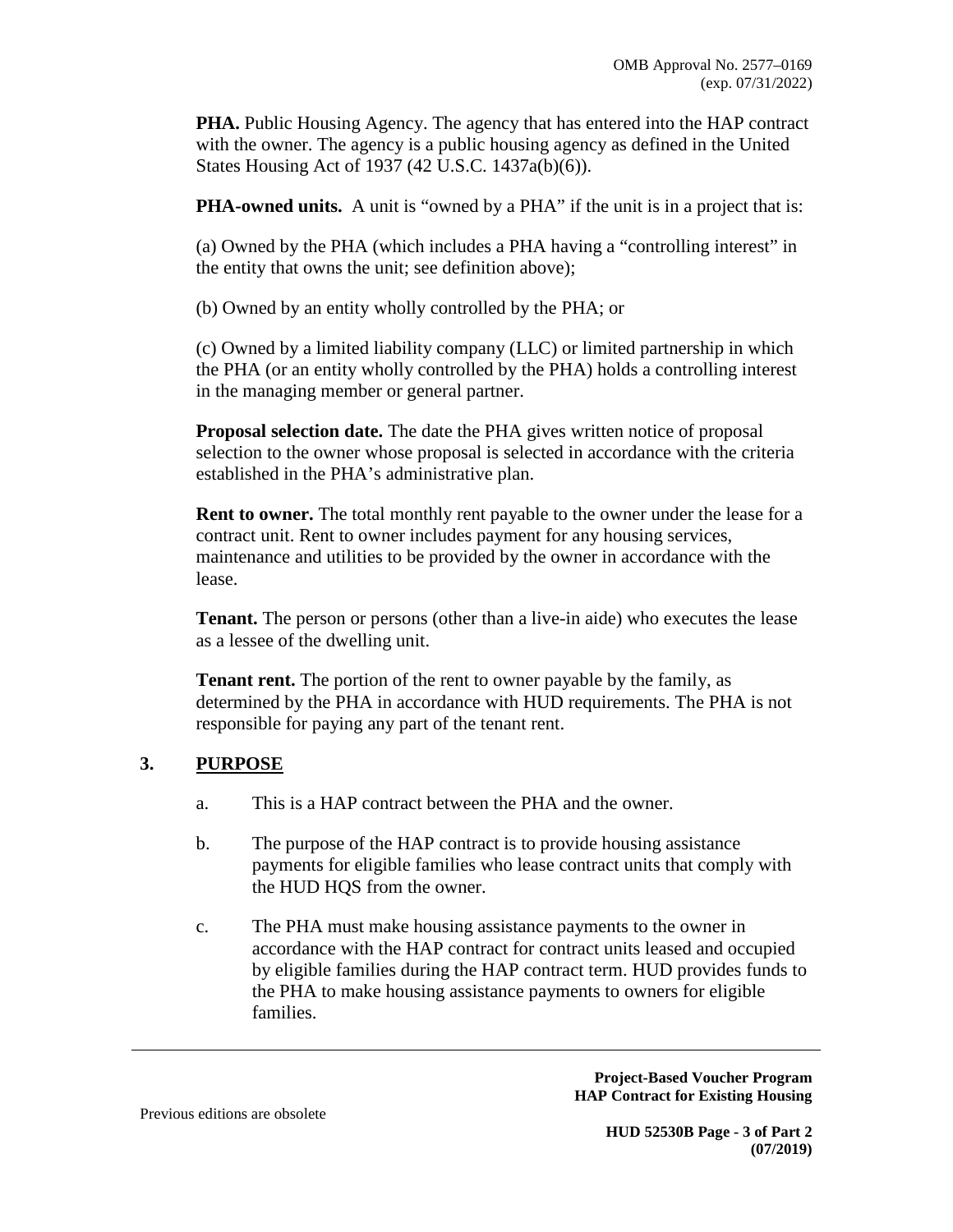### **4. RENT TO OWNER; HOUSING ASSISTANCE PAYMENTS**

### **a. Amount of initial rent to owner**

The initial rent to owner for each contract unit is stated in Exhibit A, which is attached to and made a part of the HAP contract. At the beginning of the HAP contract term, and until rent to owner is adjusted in accordance with section 5 of the HAP contract, the rent to owner for each bedroom size (number of bedrooms) shall be the initial rent to owner amount listed in Exhibit A.

Place a check mark here \_\_\_ if the PHA has elected not to reduce rents below the initial rent to owner.

#### **b. HUD rent requirements**

Notwithstanding any other provision of the HAP contract, the rent to owner may in no event exceed the amount authorized in accordance with HUD requirements. The PHA has the right to reduce the rent to owner, at any time, to correct any errors in establishing or adjusting the rent to owner in accordance with HUD requirements. The PHA may recover any overpayment from the owner.

#### **c. PHA payment to owner**

- 1. Each month the PHA must make a housing assistance payment to the owner for a unit under lease to and occupied by an eligible family in accordance with the HAP contract.
- 2. The monthly housing assistance payment to the owner for a contract unit is equal to the amount by which the rent to owner exceeds the tenant rent.
- 3. Payment of the tenant rent is the responsibility of the family. The PHA is not responsible for paying any part of the tenant rent, or for paying any other claim by the owner against a family. The PHA is responsible only for making housing assistance payments to the owner on behalf of a family in accordance with the HAP contract.
- 4. The owner will be paid the housing assistance payment under the HAP contract on or about the first day of the month for which payment is due, unless the owner and the PHA agree on a later date.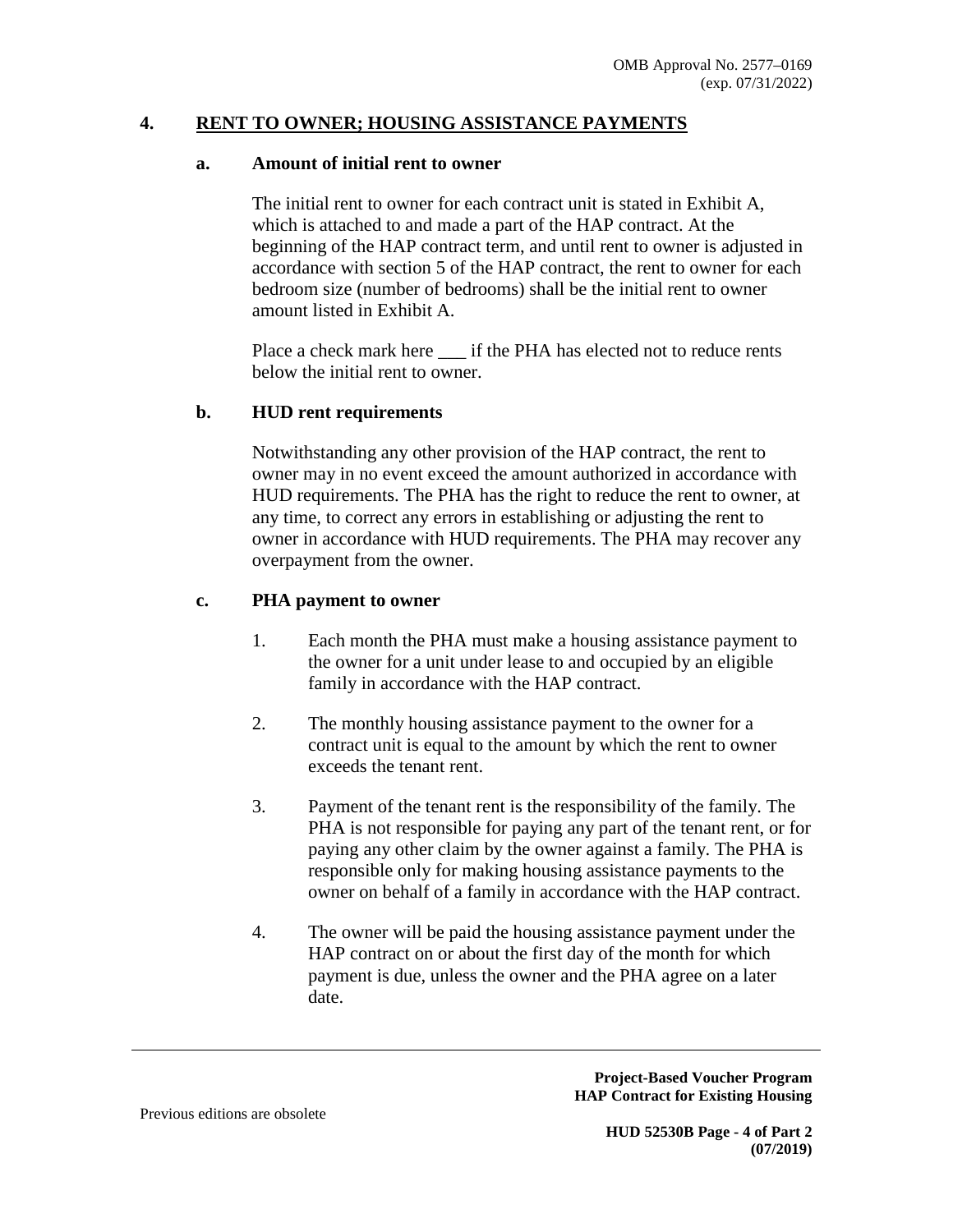- 5. To receive housing assistance payments in accordance with the HAP contract, the owner must comply with all the provisions of the HAP contract. Unless the owner complies with all the provisions of the HAP contract, the owner does not have a right to receive housing assistance payments.
- 6. If the PHA determines that the owner is not entitled to the payment or any part of it, the PHA, in addition to other remedies, may deduct the amount of the overpayment from any amounts due the owner, including amounts due under any other housing assistance payments contract.
- 7. The owner will notify the PHA promptly of any change of circumstances that would affect the amount of the monthly housing assistance payment, and will return any payment that does not conform to the changed circumstances.

# **d. Termination of assistance for family**

The PHA may terminate housing assistance for a family under the HAP contract in accordance with HUD requirements. The PHA must notify the owner in writing of its decision to terminate housing assistance for the family in such case.

# **5. ADJUSTMENT OF RENT TO OWNER**

# **a. PHA determination of adjusted rent**

- 1. At each annual anniversary during the term of the HAP contract, the PHA shall adjust the amount of rent to owner, upon request to the PHA by the owner, in accordance with law and HUD requirements. In addition, the PHA shall adjust the rent to owner when there is a ten percent decrease in the published, applicable Fair Market Rent in accordance with 24 CFR 983.302. However, if the PHA has elected within the HAP contract not to reduce rents below the initial rent to owner, the rent to owner shall not be reduced below the initial rent to owner except in those cases described in 24 CFR 983.302(c)(2).
- 2. The adjustment of rent to owner shall always be determined in accordance with all HUD requirements. The amount of the rent to owner may be adjusted up or down, in the amount defined by the PHA in accordance with HUD requirements.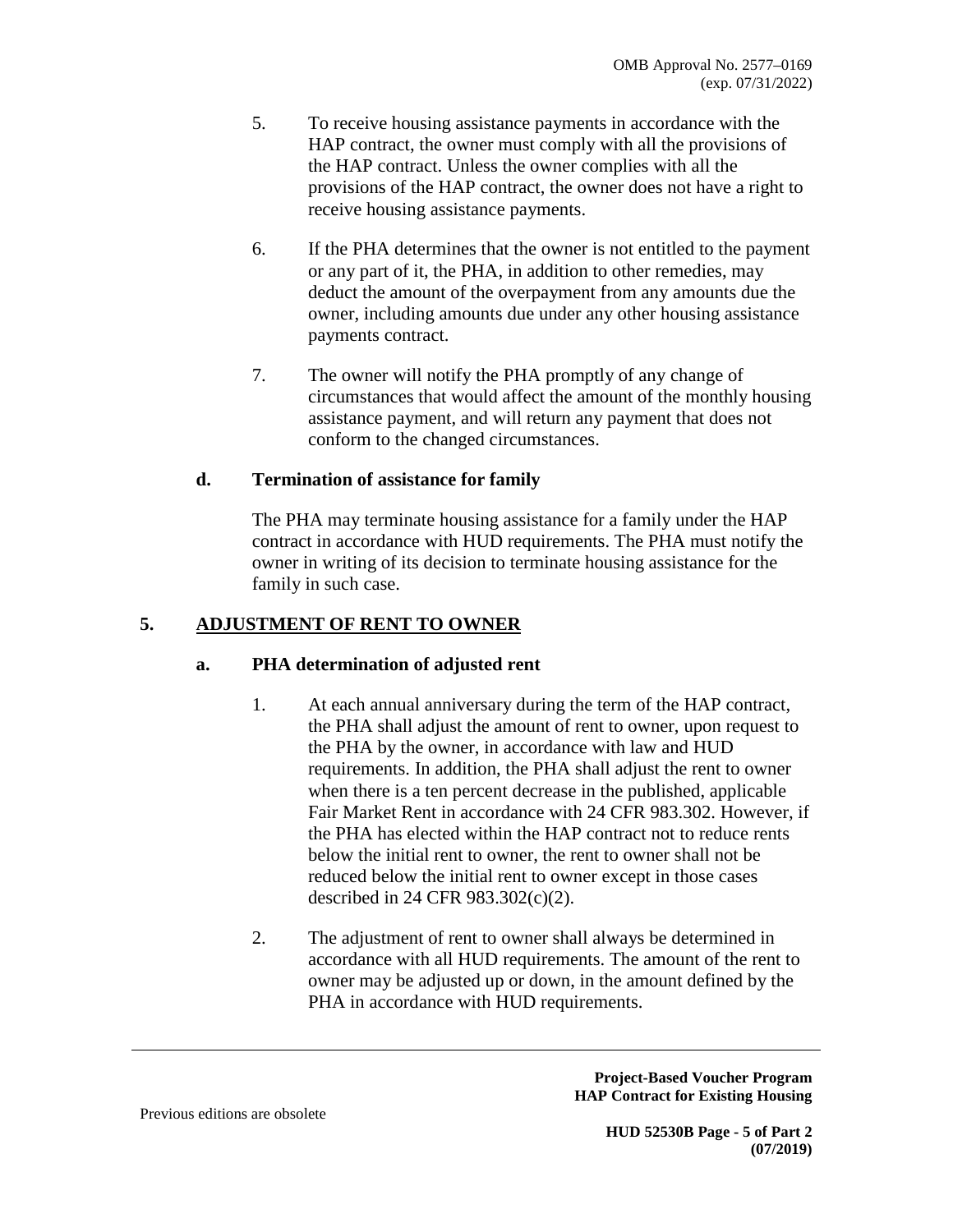### **b. Reasonable rent**

The rent to owner for each contract unit, as adjusted by the PHA in accordance with 24 CFR 983.303, may at no time exceed the reasonable rent charged for comparable units in the private unassisted market, except in cases where the PHA has elected within the HAP contract not to reduce rents below the initial rent to owner. The reasonable rent shall be determined by the PHA in accordance with HUD requirements.

#### **c. No special adjustments**

The PHA will not make any special adjustments of the rent to owner.

### **d. Owner compliance with HAP contract**

The PHA shall not approve, and the owner shall not receive, any increase of rent to owner unless all contract units are in accordance with the HQS, and the owner has complied with the terms of the assisted leases and the HAP contract.

### **e. Notice of rent adjustment**

Rent to owner shall be adjusted by written notice by the PHA to the owner in accordance with this section. Such notice constitutes an amendment of the rents specified in Exhibit A.

# **6. OWNER RESPONSIBILITY**

The owner is responsible for:

- a. Performing all management and rental functions for the contract units.
- b. Maintaining the units in accordance with HQS.
- c. Complying with equal opportunity requirements.
- d. Enforcing tenant obligations under the lease.
- e. Paying for utilities and housing services (unless paid by the family under the lease).
- f. Collecting from the tenant:
	- 1. Any security deposit;

**Project-Based Voucher Program HAP Contract for Existing Housing**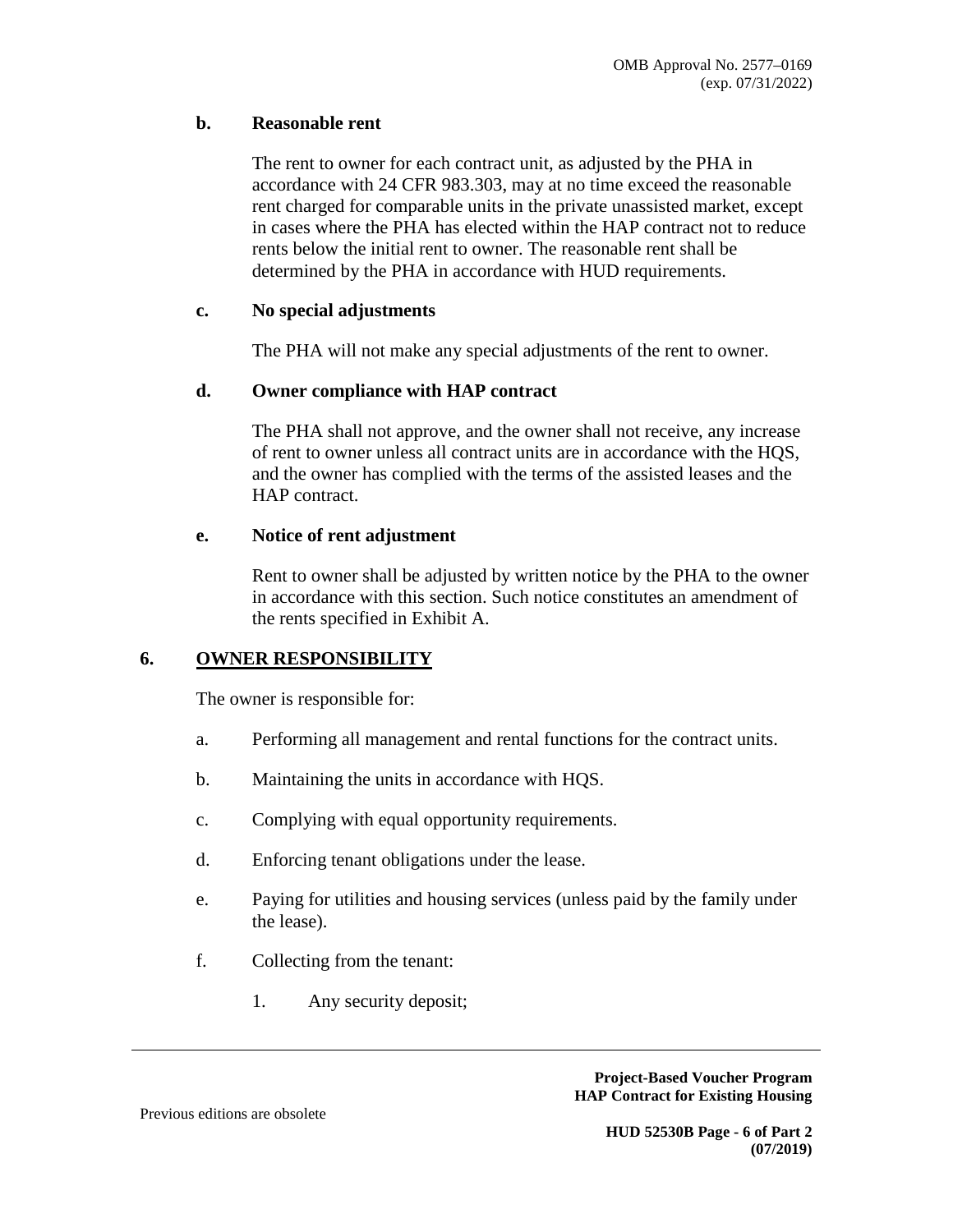- 2. The tenant rent; and
- 3. Any charge for unit damage by the family.

# **7. OWNER CERTIFICATION**

The owner certifies that at all times during the term of the HAP contract:

- a. All contract units are in good and tenantable condition. The owner is maintaining the premises and all contract units in accordance with the HOS.
- b. The owner is providing all the services, maintenance and utilities as agreed to under the HAP contract and the leases with assisted families.
- c. Each contract unit for which the owner is receiving housing assistance payments is leased to an eligible family referred by the PHA, and the lease is in accordance with the HAP contract and HUD requirements.
- d. To the best of the owner's knowledge, the members of the family reside in each contract unit for which the owner is receiving housing assistance payments, and the unit is the family's only residence.
- e. The owner (including a principal or other interested party) is not the parent, child, grandparent, grandchild, sister, or brother of any member of a family residing in a contract unit unless the PHA has determined that approving leasing of the unit would provide a reasonable accommodation for a family member who is a person with disabilities.
- f. The amount of the housing assistance payment is the correct amount due under the HAP contract.
- g. The rent to owner for each contract unit does not exceed rents charged by the owner for other comparable unassisted units.
- h. Except for the housing assistance payment and the tenant rent as provided under the HAP contract, the owner has not received and will not receive any payments or other consideration (from the family, the PHA, HUD, or any other public or private source) for rental of the contract unit.
- i. The family does not own, or have any interest in the contract unit. If the owner is a cooperative, the family may be a member of the cooperative.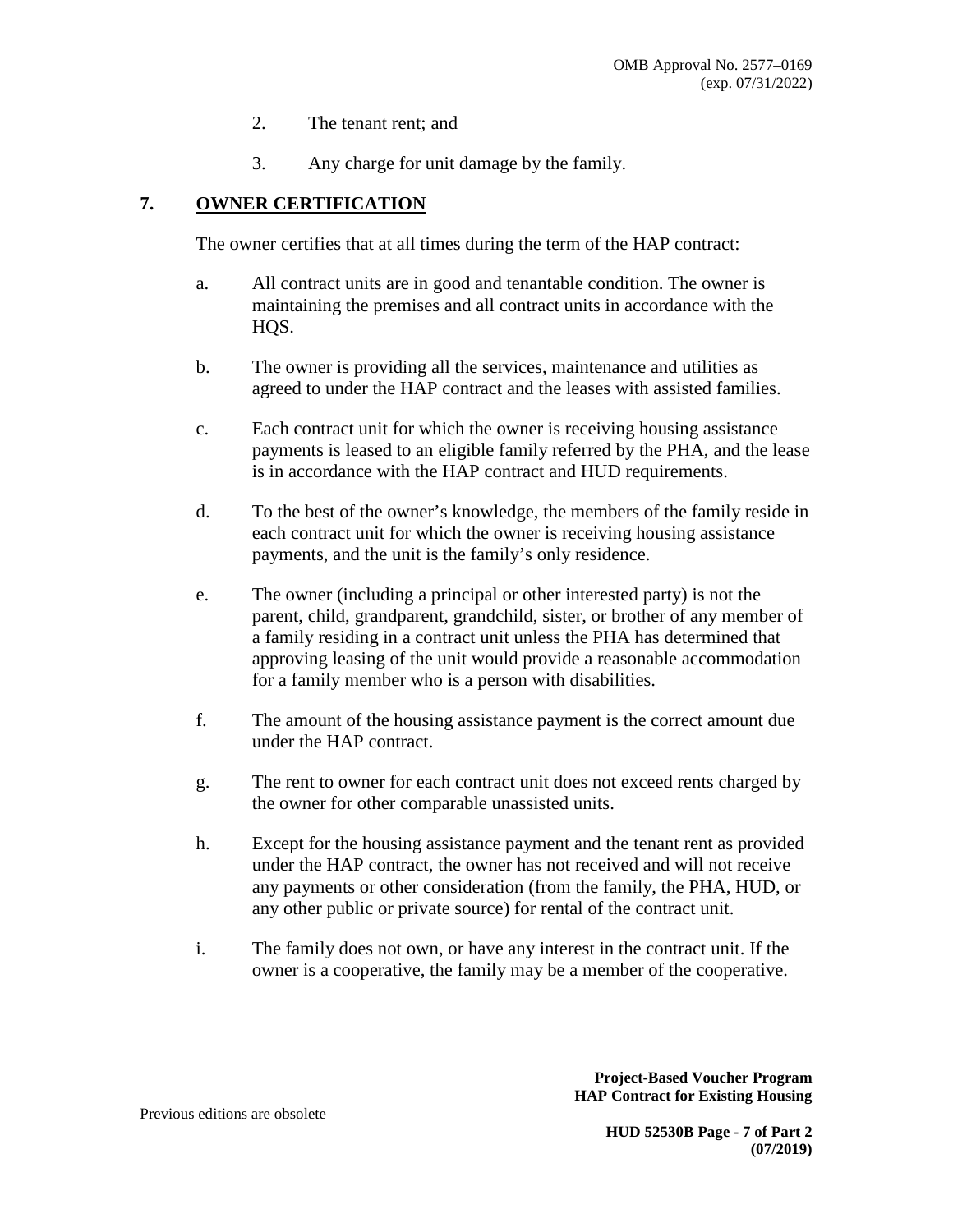# **8. CONDITION OF UNITS**

#### **a. Owner maintenance and operation**

The owner must maintain and operate the contract units and premises to provide decent, safe and sanitary housing in accordance with the HQS, including performance of ordinary and extraordinary maintenance. The owner must provide all the services, maintenance and utilities set forth in Exhibits B and C, and in the lease with each assisted family.

### **b. PHA inspections**

- 1. The PHA must inspect each contract unit before execution of the HAP contract. The PHA may not enter into a HAP contract covering a unit until the unit fully complies with the HQS.
- 2. Before providing assistance to a new family in a contract unit, the PHA must inspect the unit. The PHA may not provide assistance on behalf of the family until the unit fully complies with the HQS.
- 3. At least biennially during the term of the HAP contract, the PHA must inspect a random sample, consisting of at least 20 percent of the contract units in each building, to determine if the contract units and the premises are maintained in accordance with the HQS. Turnover inspections pursuant to paragraph 2 of this section are not counted toward meeting this biennial inspection requirement.
- 4. If more than 20 percent of the sample of inspected contract units in a building fail the initial inspection, the PHA must reinspect 100 percent of the contract units in the building.
- 5. The PHA must inspect contract units whenever needed to determine that the contract units comply with the HQS and that the owner is providing maintenance, utilities, and other services in accordance with the HAP contract. The PHA must take into account complaints and any other information that comes to its attention in scheduling inspections.

# **c. Violation of the housing quality standards**

1. If the PHA determines a contract unit is not in accordance with the HQS, the PHA may exercise any of its remedies under the HAP contract for all or any contract units. Such remedies include

> **Project-Based Voucher Program HAP Contract for Existing Housing**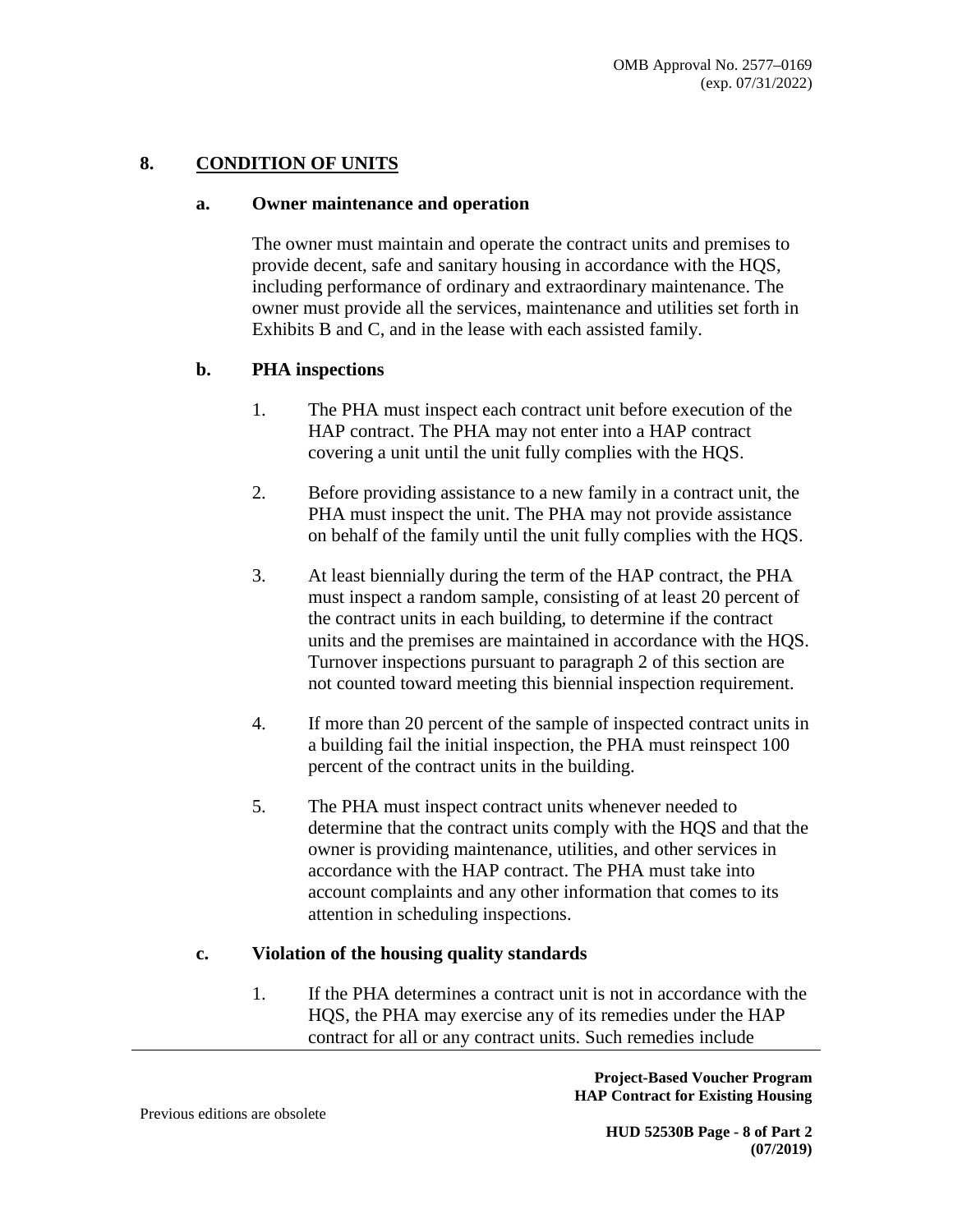termination, suspension or reduction of housing assistance payments, and termination of the HAP contract.

- 2. The PHA may exercise any such contractual remedy respecting a contract unit even if the family continues to occupy the unit.
- 3. The PHA shall not make any housing assistance for a dwelling unit that fails to meet the HQS, unless the owner corrects the defect within the period specified by the PHA and the PHA verifies the correction. If a defect is life threatening, the owner must correct the defect within no more than 24 hours. For other defects, the owner must correct the defect within no more than 30 calendar days (or any PHA-approved extension).

### **d. Maintenance and replacement—owner's standard practice**

Maintenance and replacement (including redecoration) must be in accordance with the standard practice for the building concerned as established by the owner.

# **9. LEASING CONTRACT UNITS**

### **a. Selection of tenants**

- 1. During the term of the HAP contract, the owner must lease all contract units to eligible families selected and referred by the PHA from the PHA waiting list. (See 24 CFR 983.251.)
- 2. The owner is responsible for adopting written tenant selection procedures that are consistent with the purpose of improving housing opportunities for very low-income families and reasonably related to program eligibility and an applicant's ability to perform the lease obligations.
- 3. Consistent with HUD requirements and Federal civil rights and fair housing requirements, the owner may apply its own nondiscriminatory admission procedures in determining whether to admit a family referred by the PHA for occupancy of a contract unit. The owner may refer families to the PHA, and recommend selection of such families from the PHA waiting list for occupancy of vacant units.
- 4. The owner must promptly notify in writing any rejected applicant of the grounds for rejection.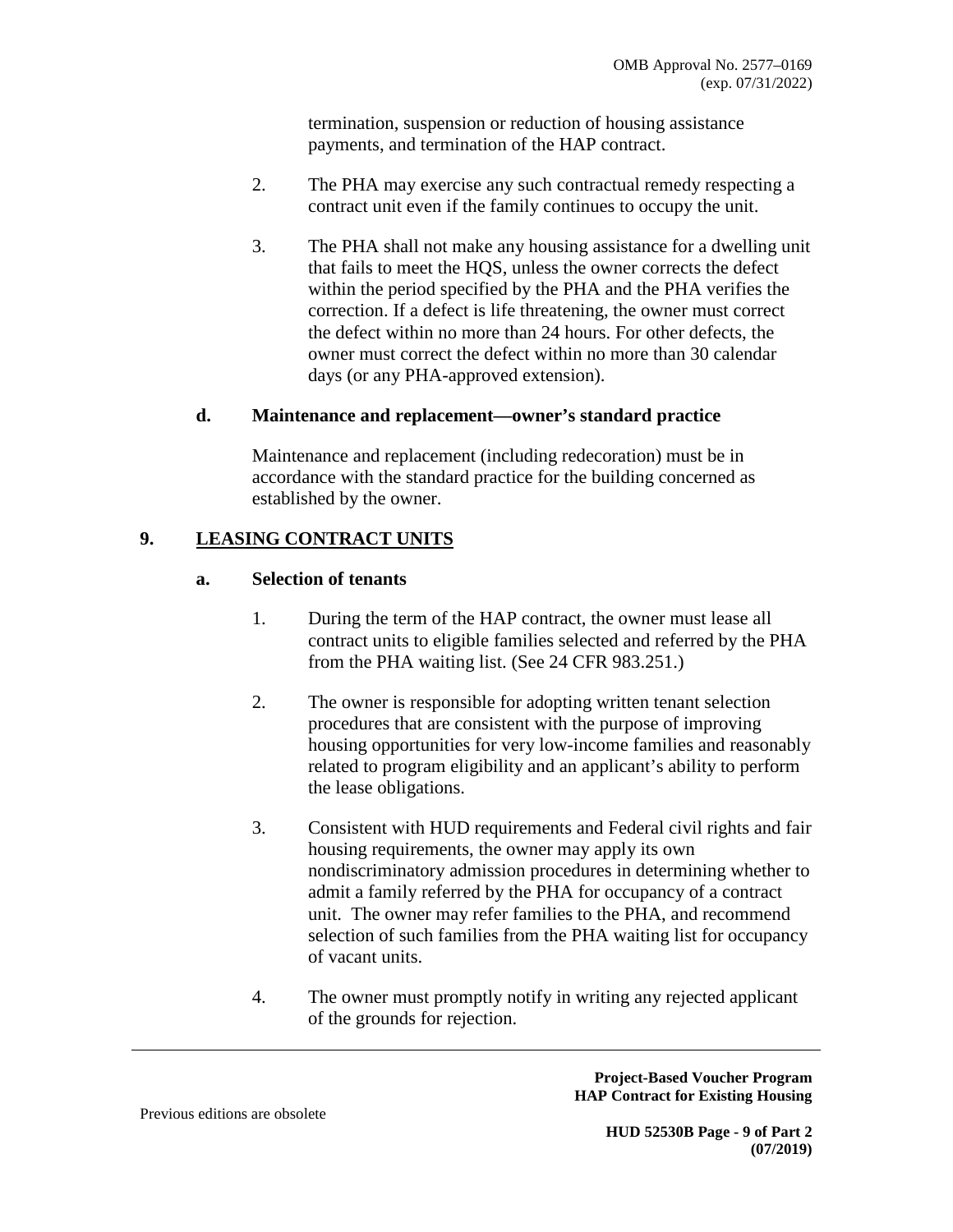- 5. The PHA must determine family eligibility in accordance with HUD requirements.
- 6. The contract unit leased to each family must be appropriate for the size of the family under the PHA's subsidy standards.
- 7. If a contract unit was occupied by an eligible family at the time the unit was selected by the PHA, or is so occupied on the effective date of the HAP contract, the owner must offer the family the opportunity to lease the same or another appropriately-sized contract unit with assistance under the HAP contract.
- 8. The owner is responsible for screening and selecting tenants from the families referred by the PHA from its waiting list.

# **b. Vacancies**

- 1. The owner must promptly notify the PHA of any vacancy in a contract unit. After receiving the owner notice, the PHA shall make every reasonable effort to refer a sufficient number of families for owner to fill the vacancy.
- 2. The owner must rent vacant contract units to eligible families on the PHA waiting list referred by the PHA.
- 3. The PHA and the owner must make reasonable, good faith efforts to minimize the likelihood and length of any vacancy.
- 4. If any contract units have been vacant for a period of 120 or more days since owner notice of vacancy (and notwithstanding the reasonable, good faith efforts of the PHA to fill such vacancies), the PHA may give notice to the owner amending the HAP contract to reduce the number of contract units by subtracting the number of contract units (by number of bedrooms) that have been vacant for such period.

# **10. TENANCY**

#### **a. Lease**

The lease between the owner and each assisted family must be in accordance with HUD requirements. In all cases, the lease must include the HUD-required tenancy addendum. The tenancy addendum must include, word-for-word, all provisions required by HUD.

> **Project-Based Voucher Program HAP Contract for Existing Housing**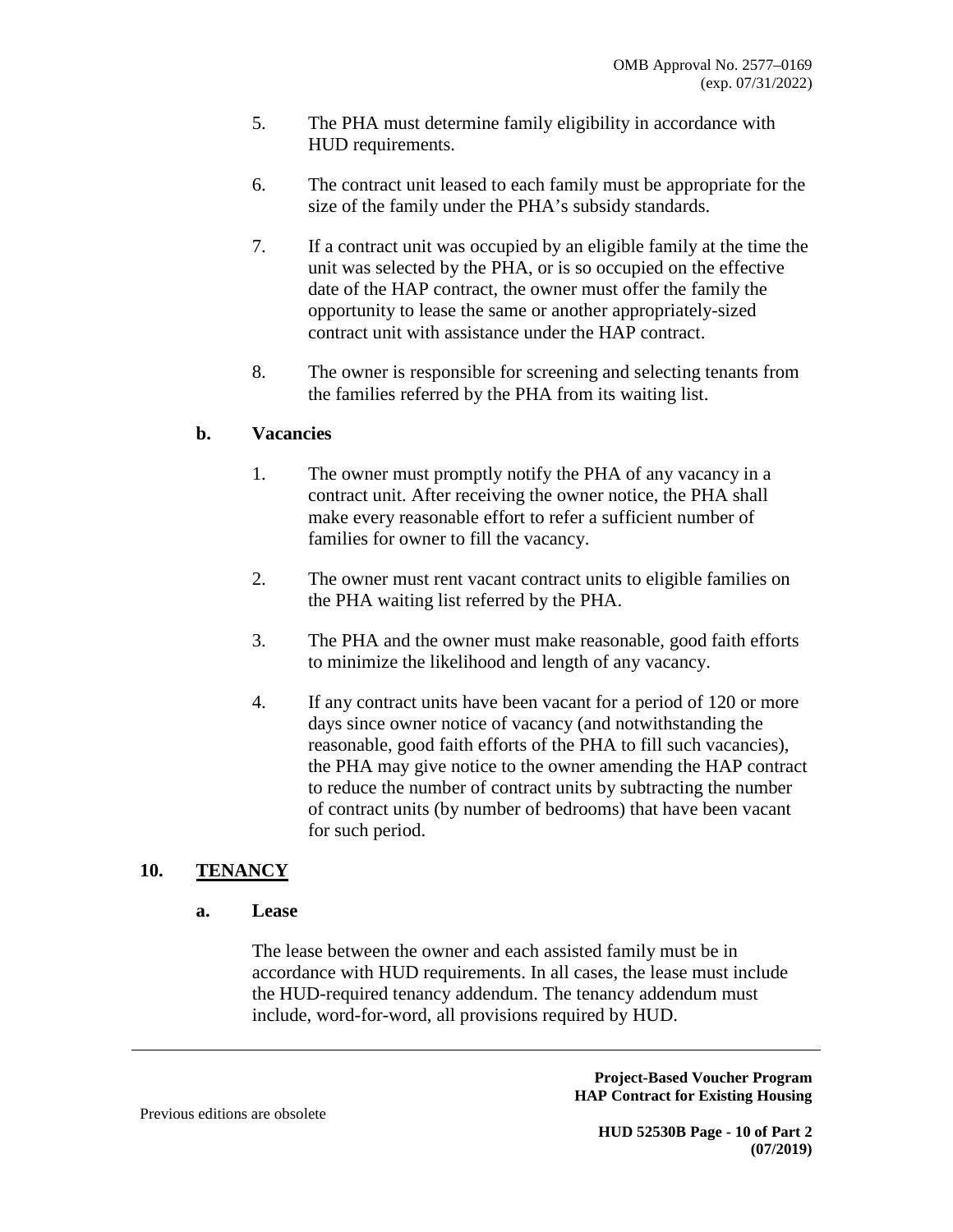# **b. Termination of tenancy**

- 1. The owner may terminate a tenancy only in accordance with the lease and HUD requirements.
- 2. The owner must give the PHA a copy of any owner eviction notice to the tenant at the same time that the owner gives notice to the tenant. Owner eviction notice means a notice to vacate, or a complaint or other initial pleading used to commence an eviction action under State or local law.

# **c. Family payment**

- 1. The portion of the monthly rent to owner payable by the family ("tenant rent") will be determined by the PHA in accordance with HUD requirements. The amount of the tenant rent is subject to change during the term of the HAP contract. Any changes in the amount of the tenant rent will be effective on the date stated in a notice by the PHA to the family and the owner.
- 2. The amount of the tenant rent as determined by the PHA is the maximum amount the owner may charge the family for rent of a contract unit, including all housing services, maintenance and utilities to be provided by the owner in accordance with the HAP contract and the lease.
- 3. The owner may not demand or accept any rent payment from the tenant in excess of the tenant rent as determined by the PHA. The owner must immediately return any excess rent payment to the tenant.
- 4. The family is not responsible for payment of the portion of the contract rent covered by the housing assistance payment under the HAP contract. The owner may not terminate the tenancy of an assisted family for nonpayment of the PHA housing assistance payment.
- 5. The PHA is responsible only for making the housing assistance payments to the owner on behalf of the family in accordance with the HAP contract. The PHA is not responsible for paying the tenant rent, or any other claim by the owner.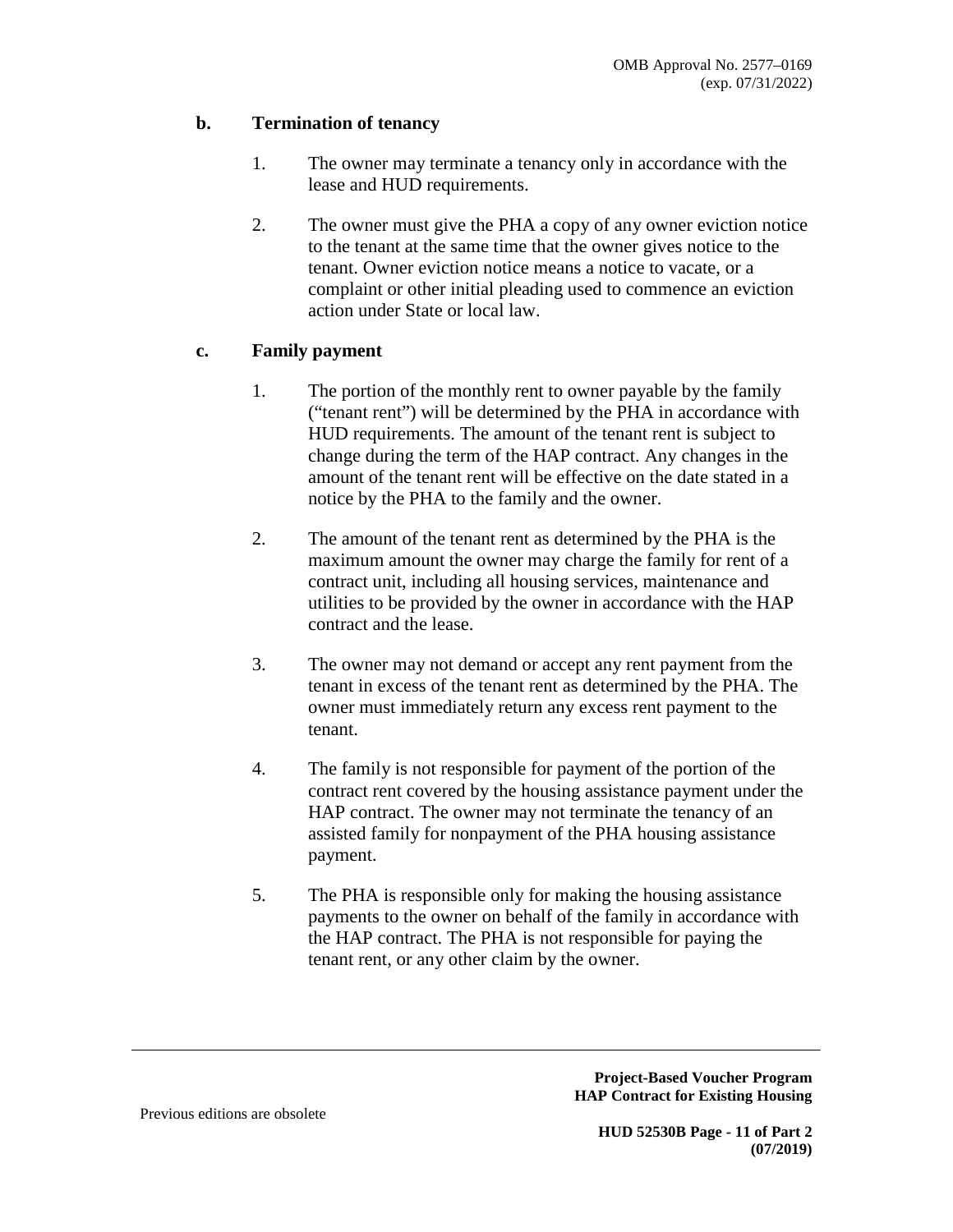# **d. Other owner charges**

- 1. Except as provided in paragraph 2, the owner may not require the tenant or family members to pay charges for meals or supportive services. Nonpayment of such charges is not grounds for termination of tenancy.
- 2. In assisted living developments receiving project-based voucher assistance, owners may charge tenants, family members, or both for meals or supportive services. These charges may not be included in the rent to owner, nor may the value of meals and supportive services be included in the calculation of reasonable rent. Non-payment of such charges is grounds for termination of the lease by the owner in an assisted living development.
- 3. The owner may not charge the tenant or family members extra amounts for items customarily included in rent in the locality or provided at no additional cost to the unsubsidized tenant in the premises.

# **e. Security deposit**

- 1. The owner may collect a security deposit from the family.
- 2. The owner must comply with HUD and PHA requirements, which may change from time to time, regarding security deposits from a tenant.
- 3. The PHA may prohibit security deposits in excess of private market practice, or in excess of amounts charged by the owner to unassisted families.
- 4. When the family moves out of the contract unit, the owner, subject to State and local law, may use the security deposit, including any interest on the deposit, in accordance with the lease, as reimbursement for any unpaid tenant rent, damages to the unit or other amounts which the family owes under the lease. The owner must give the family a written list of all items charged against the security deposit and the amount of each item. After deducting the amount used as reimbursement to the owner, the owner must promptly refund the full amount of the balance to the family.
- 5. If the security deposit is not sufficient to cover amounts the family owes under the lease, the owner may seek to collect the balance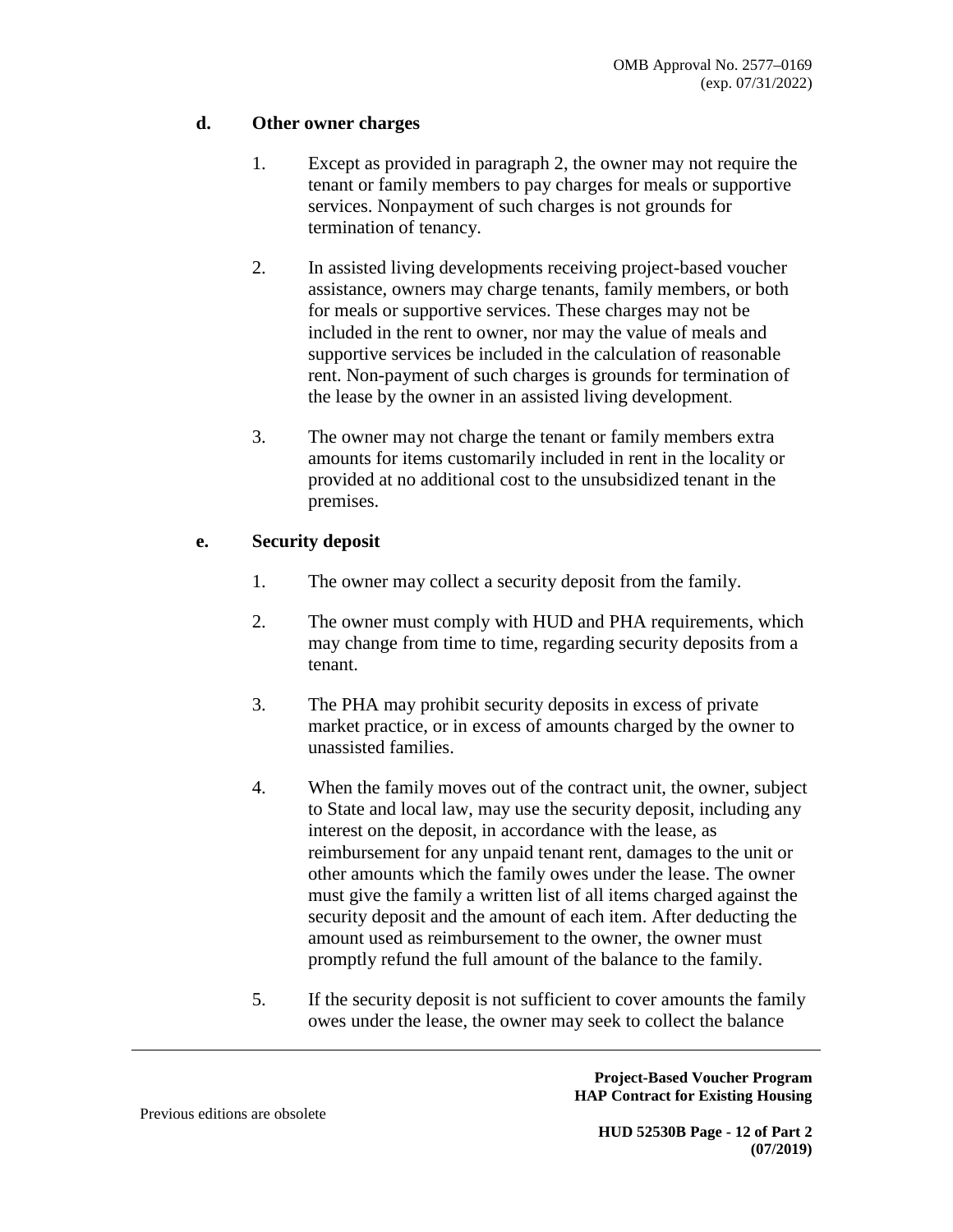from the family. However, the PHA has no liability or responsibility for payment of any amount owed by the family to the owner.

# **11. FAMILY RIGHT TO MOVE**

- a. The family may terminate its lease at any time after the first year of occupancy. The family must give the owner advance written notice of intent to vacate (with a copy to the PHA) in accordance with the lease. If the family has elected to terminate the lease in this manner, the PHA must offer the family the opportunity for tenant-based rental assistance in accordance with HUD requirements.
- b. Before providing notice to terminate the lease under paragraph a, the family must first contact the PHA to request tenant-based rental assistance if the family wishes to move with continued assistance. If tenant-based rental assistance is not immediately available upon lease termination, the PHA shall give the family priority to receive the next available opportunity for tenant-based rental assistance.

# **12. OVERCROWDED, UNDER-OCCUPIED, AND ACCESSIBLE UNITS**

The PHA subsidy standards determine the appropriate unit size for the family size and composition. The PHA and owner must comply with the requirements in 24 CFR 983.260. If the PHA determines that a family is occupying a wrong-size unit, or a unit with accessibility features that the family does not require, and the unit is needed by a family that requires the accessibility features, the PHA must promptly notify the family and the owner of this determination, and of the PHA's offer of continued assistance in another unit. 24 CFR 983.260(a).

# **13. PROHIBITION OF DISCRIMINATION**

- a. The owner may not refuse to lease contract units to, or otherwise discriminate against any person or family in leasing of a contract unit, because of race, color, religion, sex, national origin, disability, age or familial status.
- b. The owner must comply with the following requirements: The Fair Housing Act (42 U.S.C. 3601–19) and implementing regulations at 24 CFR part 100 *et seq.*; Executive Order 11063, as amended by Executive Order 12259 (3 CFR, 1959–1963 Comp., p. 652 and 3 CFR, 1980 Comp., p. 307) (Equal Opportunity in Housing Programs) and implementing regulations at 24 CFR part 107; title VI of the Civil Rights Act of 1964 (42 U.S.C. 2000d-2000d-4) (Nondiscrimination in Federally Assisted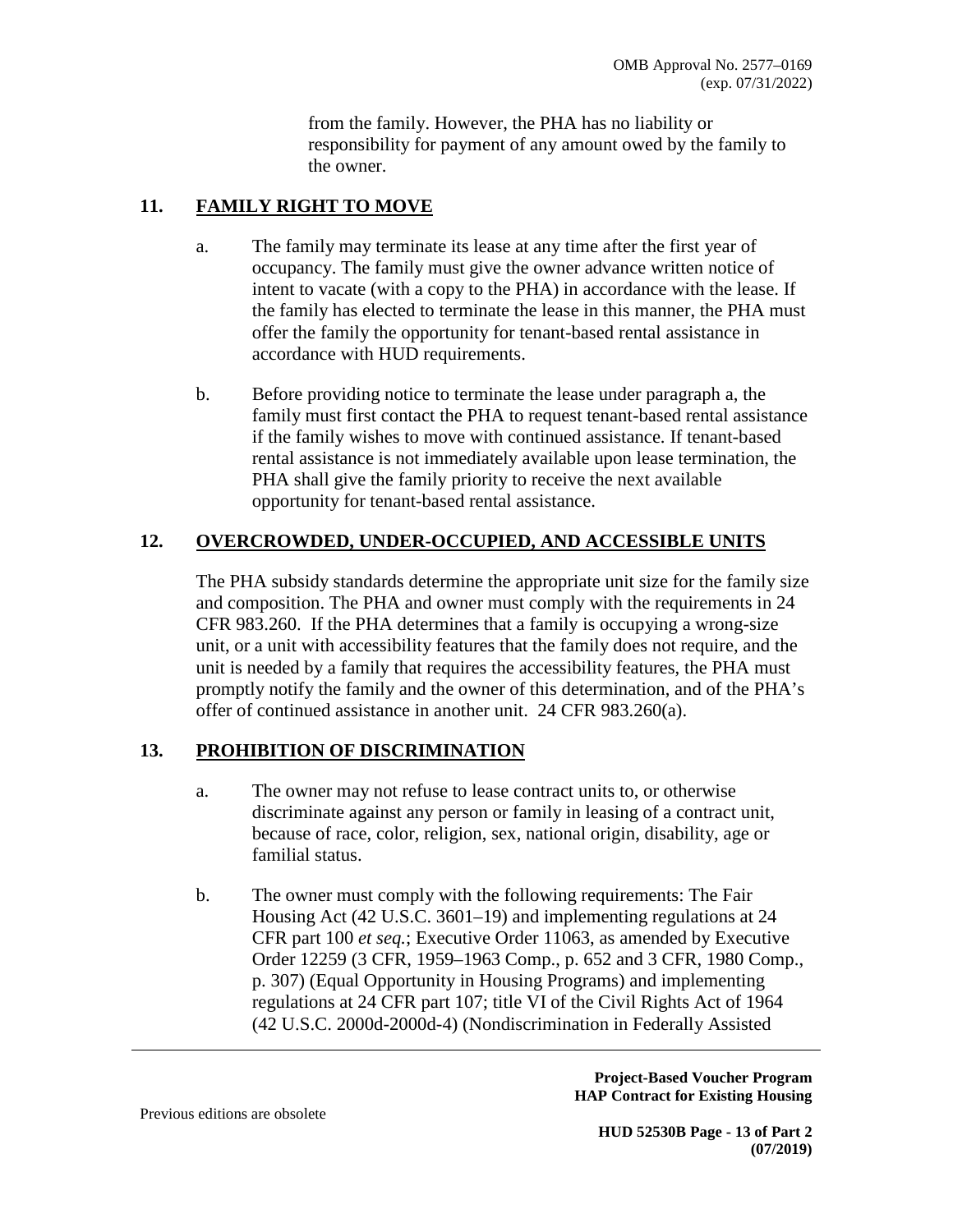Programs) and implementing regulations at 24 CFR part 1; the Age Discrimination Act of 1975 (42 U.S.C. 6101–6107) and implementing regulations at 24 CFR part 146; section 504 of the Rehabilitation Act of 1973 (29 U.S.C. 794) and implementing regulations at part 8 of this title; title II of the Americans with Disabilities Act, 42 U.S.C. 12101 *et seq.* ; 24 CFR part 8; section 3 of the Housing and Urban Development Act of 1968 (12 U.S.C. 1701u) and implementing regulations at 24 CFR part 135; Executive Order 11246, as amended by Executive Orders 11375, 11478, 12086, and 12107 (3 CFR, 1964–1965 Comp., p. 339; 3 CFR, 1966–1970 Comp., p. 684; 3 CFR, 1966–1970 Comp., p. 803; 3 CFR, 1978 Comp., p. 230; and 3 CFR, 1978 Comp., p. 264, respectively) (Equal Employment Opportunity Programs) and implementing regulations at 41 CFR chapter 60; Executive Order 11625, as amended by Executive Order 12007 (3 CFR, 1971–1975 Comp., p. 616 and 3 CFR, 1977 Comp., p. 139) (Minority Business Enterprises); Executive Order 12432 (3 CFR, 1983 Comp., p. 198) (Minority Business Enterprise Development); and Executive Order 12138, as amended by Executive Order 12608 (3 CFR, 1977 Comp., p. 393 and 3 CFR, 1987 Comp., p. 245) (Women's Business Enterprise).

- c. The owner must comply with HUD's Equal Access to HUD-assisted or insured housing rule  $(24 \text{ CFR } 5.105(a)(2))$ .
- d. The owner must comply with the Violence Against Women Act, as amended, and HUD's implementing regulation at 24 CFR part 5, Subpart L, and program regulations.
- e. The PHA and the owner must cooperate with HUD in the conducting of compliance reviews and complaint investigations pursuant to all applicable civil rights statutes, Executive Orders, and all related rules and regulations.

# **14. PHA DEFAULT AND HUD REMEDIES**

If HUD determines that the PHA has failed to comply with the HAP contract, or has failed to take appropriate action to HUD's satisfaction or as directed by HUD, for enforcement of the PHA's rights under the HAP contract, HUD may assume the PHA's rights and obligations under the HAP contract, and may perform the obligations and enforce the rights of the PHA under the HAP contract.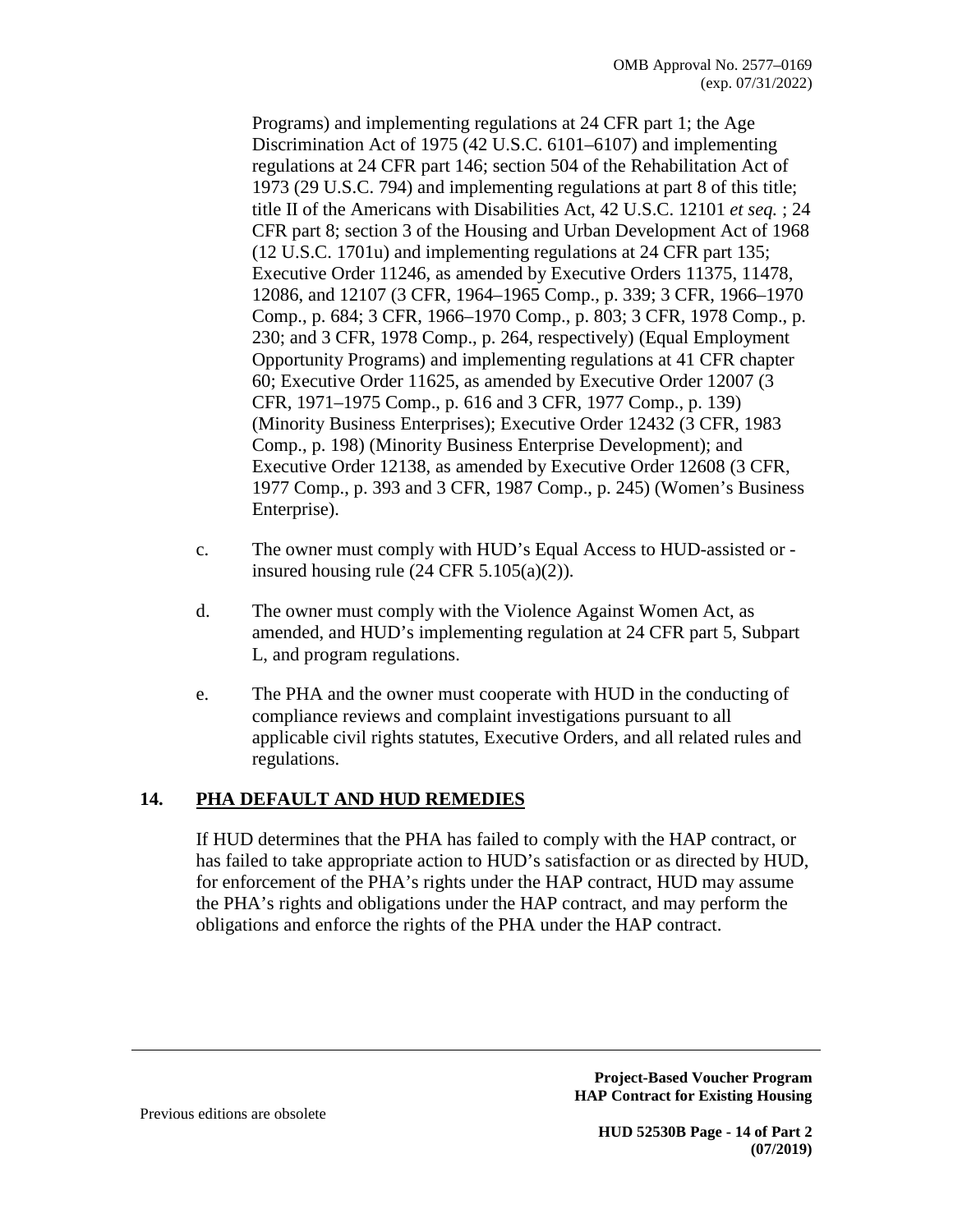#### **15. OWNER DEFAULT AND PHA REMEDIES**

#### **a. Owner default**

Any of the following is a default by the owner under the HAP contract:

- 1. The owner has failed to comply with any obligation under the HAP contract, including the owner's obligations to maintain all contract units in accordance with the housing quality standards.
- 2. The owner has violated any obligation under any other housing assistance payments contract under Section 8 of the United States Housing Act of 1937 (42 U.S.C. 1437f).
- 3. The owner has committed any fraud or made any false statement to the PHA or HUD in connection with the HAP contract.
- 4. The owner has committed fraud, bribery or any other corrupt or criminal act in connection with any Federal housing assistance program.
- 5. If the property where the contract units are located is subject to a lien or security interest securing a HUD loan or a mortgage insured by HUD and:
	- a. The owner has failed to comply with the regulations for the applicable mortgage insurance or loan program, with the mortgage or mortgage note, or with the regulatory agreement; or
	- b. The owner has committed fraud, bribery or any other corrupt or criminal act in connection with the HUD loan or HUD-insured mortgage.
- 6. The owner has engaged in any drug-related criminal activity or any violent criminal activity.

#### **b. PHA remedies**

- 1. If the PHA determines that a breach has occurred, the PHA may exercise any of its rights or remedies under the HAP contract.
- 2. The PHA must notify the owner in writing of such determination. The notice by the PHA to the owner may require the owner to take corrective action (as verified by the PHA) by a time prescribed in

**Project-Based Voucher Program HAP Contract for Existing Housing**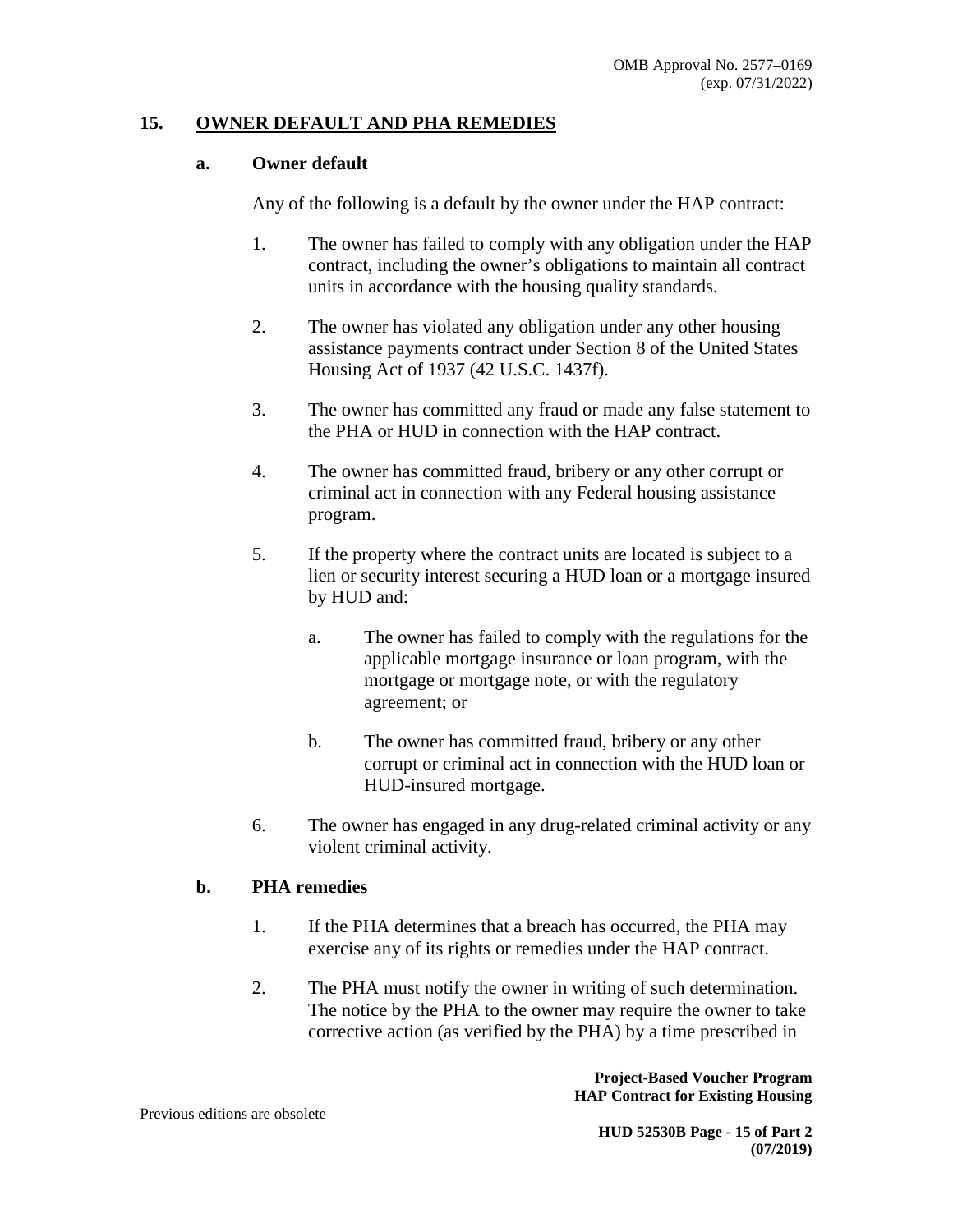the notice.

3. The PHA's rights and remedies under the HAP contract include recovery of overpayments, termination or reduction of housing assistance payments, and termination of the HAP contract.

#### **c. PHA remedy is not waived**

The PHA's exercise or non-exercise of any remedy for owner breach of the HAP contract is not a waiver of the right to exercise that remedy or any other right or remedy at any time.

### **16. OWNER DUTY TO PROVIDE INFORMATION AND ACCESS REQUIRED BY HUD OR PHA**

#### **a. Required information**

The owner must prepare and furnish any information pertinent to the HAP contract as may reasonably be required from time to time by the PHA or HUD. The owner shall furnish such information in the form and manner required by the PHA or HUD.

#### **b. PHA and HUD access to premises**

The owner must permit the PHA or HUD or any of their authorized representatives to have access to the premises during normal business hours and, for the purpose of audit and examination, to have access to any books, documents, papers and records of the owner to the extent necessary to determine compliance with the HAP contract, including the verification of information pertinent to the housing assistance payments or the HAP contract.

# **17. PHA AND OWNER RELATION TO THIRD PARTIES**

#### **a. Injury because of owner action or failure to act**

The PHA has no responsibility for or liability to any person injured as a result of the owner's action or failure to act in connection with the implementation of the HAP contract, or as a result of any other action or failure to act by the owner.

#### **b. Legal relationship**

The owner is not the agent of the PHA. The HAP contract does not create or affect any relationship between the PHA and any lender to the owner or

> **Project-Based Voucher Program HAP Contract for Existing Housing**

Previous editions are obsolete

**HUD 52530B Page - 16 of Part 2 (07/2019)**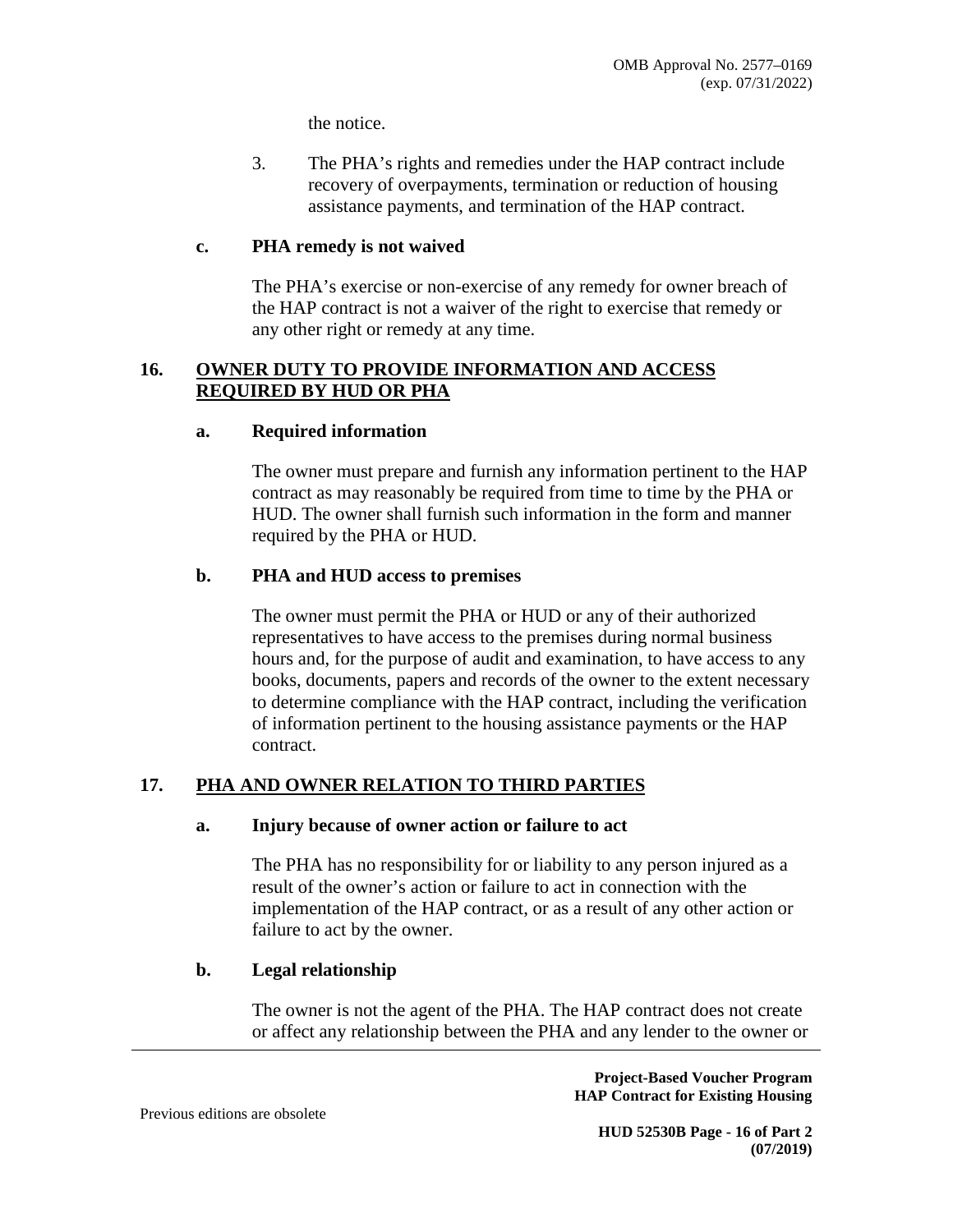any suppliers, employees, contractors or subcontractors used by the owner in connection with the implementation of the HAP contract.

# **c. Exclusion of third-party claims**

Nothing in the HAP contract shall be construed as creating any right of a family or other third party (other than HUD) to enforce any provision of the HAP contract, or to assert any claim against HUD, the PHA or the owner under the HAP contract.

# **d. Exclusion of owner claims against HUD**

Nothing in the HAP contract shall be construed as creating any right of the owner to assert any claim against HUD.

# **18. PHA-OWNED UNITS**

Notwithstanding Section 17 of this HAP contract, a PHA may own units assisted under the project-based voucher program, subject to the special requirements in 24 CFR 983.59 regarding PHA-owned units.

# **19. CONFLICT OF INTEREST**

# **a. Interest of members, officers, or employees of PHA, members of local governing body, or other public officials**

- 1. No present or former member or officer of the PHA (except tenantcommissioners), no employee of the PHA who formulates policy or influences decisions with respect to the housing choice voucher program or project-based voucher program, and no public official or member of a governing body or State or local legislator who exercises functions or responsibilities with respect to these programs, shall have any direct or indirect interest, during his or her tenure or for one year thereafter, or in the HAP contract.
- 2. HUD may waive this provision for good cause.

# **b. Disclosure**

The owner has disclosed to the PHA any interest that would be a violation of the HAP contract. The owner must fully and promptly update such disclosures.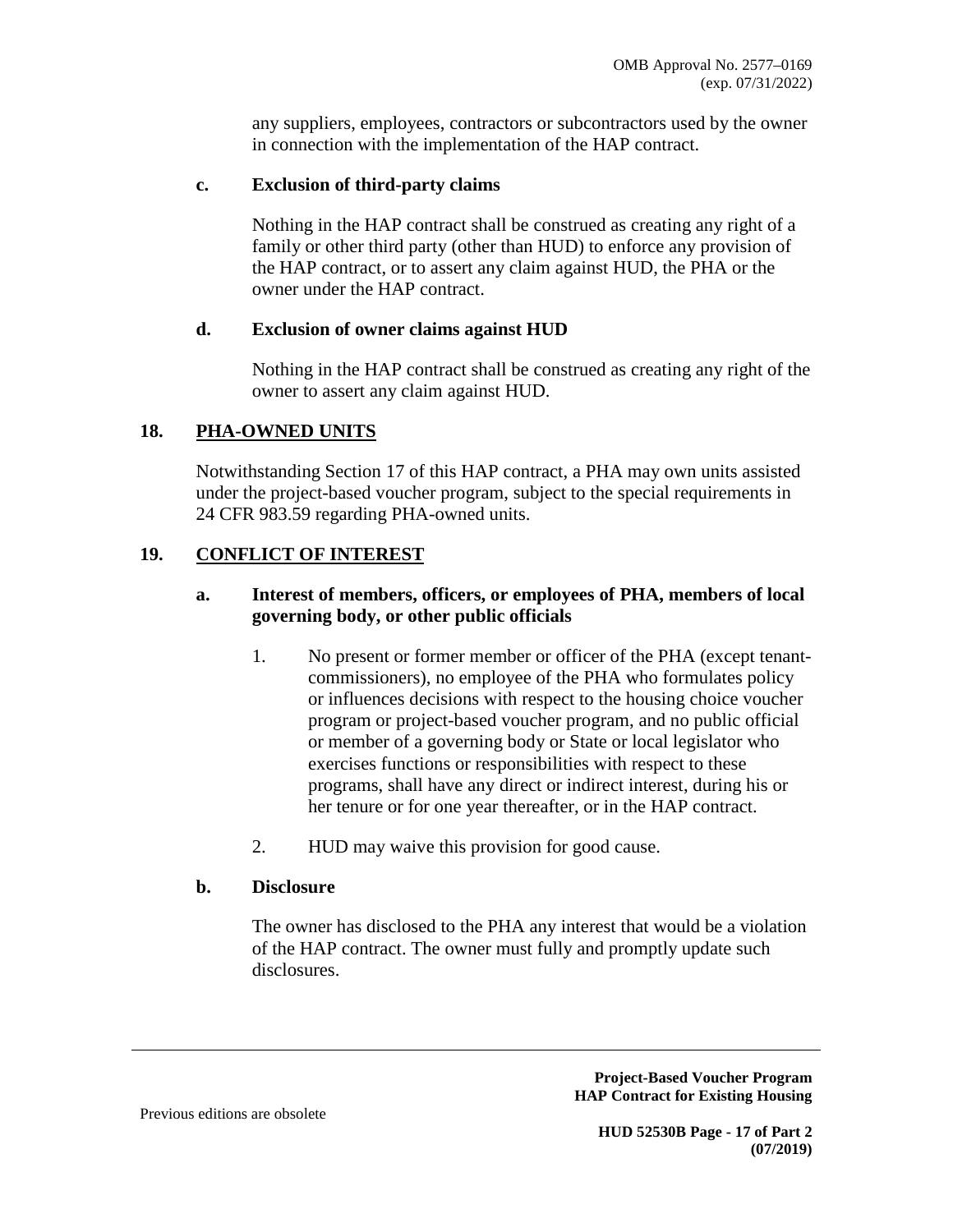### **c. Interest of member of or delegate to Congress**

No member of or delegate to the Congress of the United States of America or resident-commissioner shall be admitted to any share or part of this HAP Contract or to any benefits arising from the contract.

# **20. EXCLUSION FROM FEDERAL PROGRAMS**

### **a. Federal requirements**

The owner must comply with and is subject to requirements of 2 CFR part 2424.

### **b. Disclosure**

The owner certifies that:

- 1. The owner has disclosed to the PHA the identity of the owner and any principal or interested party.
- 2. Neither the owner nor any principal or interested party is listed on the U.S. General Services Administration list of parties excluded from Federal procurement and non-procurement programs; and none of such parties are debarred, suspended, subject to a limited denial of participation or otherwise excluded under 2 CFR part 2424.

# **21. TRANSFER OF THE CONTRACT OR PROPERTY**

#### **a. When consent is required**

- 1. The owner agrees that neither the HAP contract nor the property may be transferred without the advance written consent of the PHA in accordance with HUD requirements.
- 2. "Transfer" includes:
	- i. Any sale or assignment or other transfer of ownership, in any form, of the HAP contract or the property;
	- ii. The transfer of any right to receive housing assistance payments that may be payable pursuant to the HAP contract;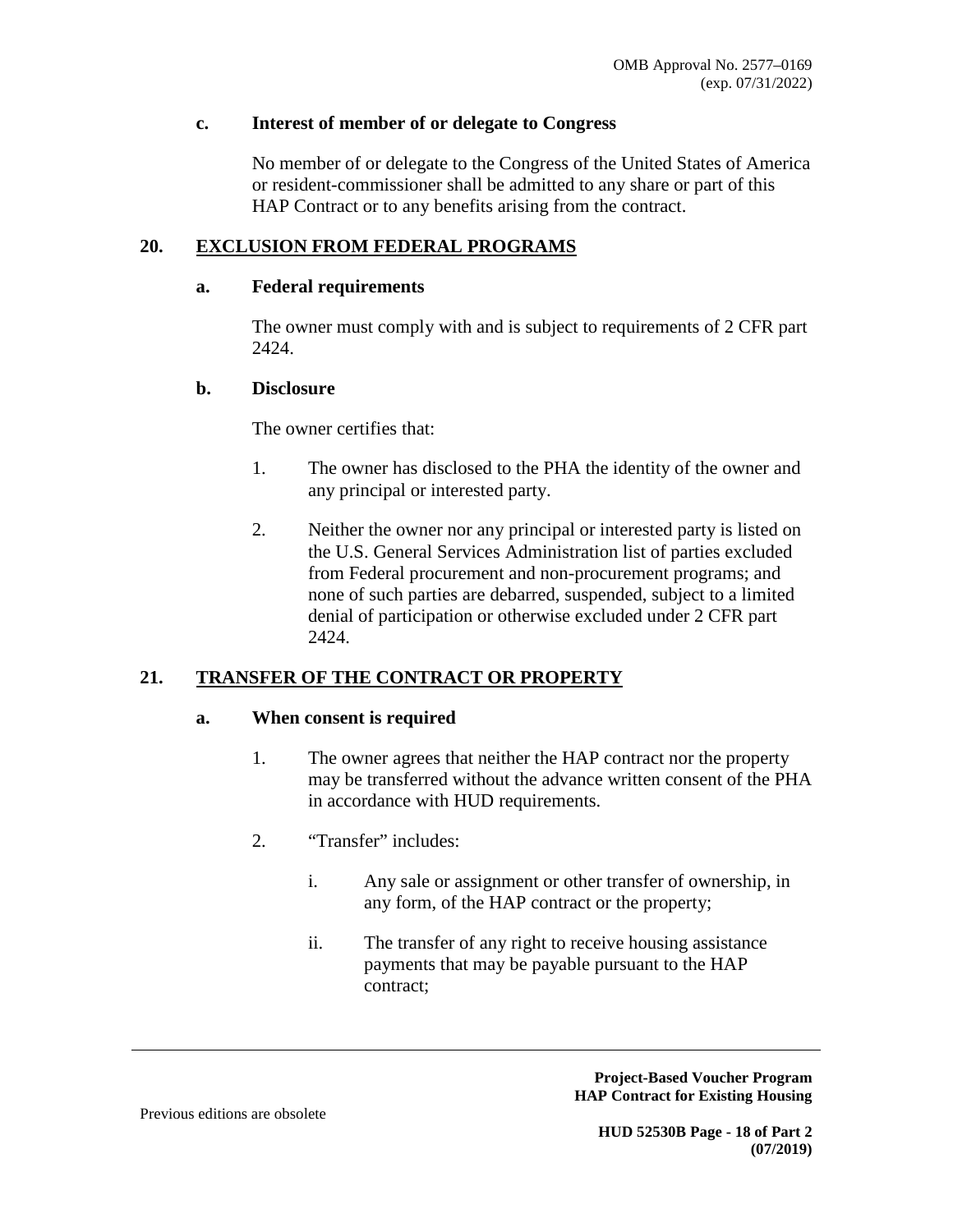- iii. The creation of a security interest in the HAP contract or the property;
- iv. Foreclosure or other execution on a security interest; or
- v. A creditor's lien, or transfer in bankruptcy.
- 3. If the owner is a corporation, partnership, trust or joint venture, the owner is not required to obtain advance consent of the PHA pursuant to paragraph a for transfer of a passive and noncontrolling interest in the ownership entity (such as a stock transfer or transfer of the interest of a limited partner), if any interests so transferred cumulatively represent less than half the beneficial interest in the HAP contract or the property. The owner must obtain advance consent pursuant to paragraph a for transfer of any interest of a general partner.

#### **b. Transferee assumption of HAP contract**

No transferee (including the holder of a security interest, the security holder's transferee or successor in interest, or the transferee upon exercise of a security interest) shall have any right to receive any payment of housing assistance payments pursuant to the HAP contract, or to exercise any rights or remedies under the HAP contract, unless the PHA has consented in advance, in writing to such transfer, and the transferee has agreed in writing, in a form acceptable to the PHA in accordance with HUD requirements, to assume the obligations of the owner under the HAP contract, and to comply with all the terms of the HAP contract.

### **c. Effect of consent to transfer**

- 1. The creation or transfer of any security interest in the HAP contract is limited to amounts payable under the HAP contract in accordance with the terms of the HAP contract.
- 2. The PHA's consent to transfer of the HAP contract or the property does not to change the terms of the HAP contract in any way, and does not change the rights or obligations of the PHA or the owner under the HAP contract.
- 3. The PHA's consent to transfer of the HAP contract or the property to any transferee does not constitute consent to any further transfers of the HAP contract or the property, including further transfers to any successors or assigns of an approved transferee.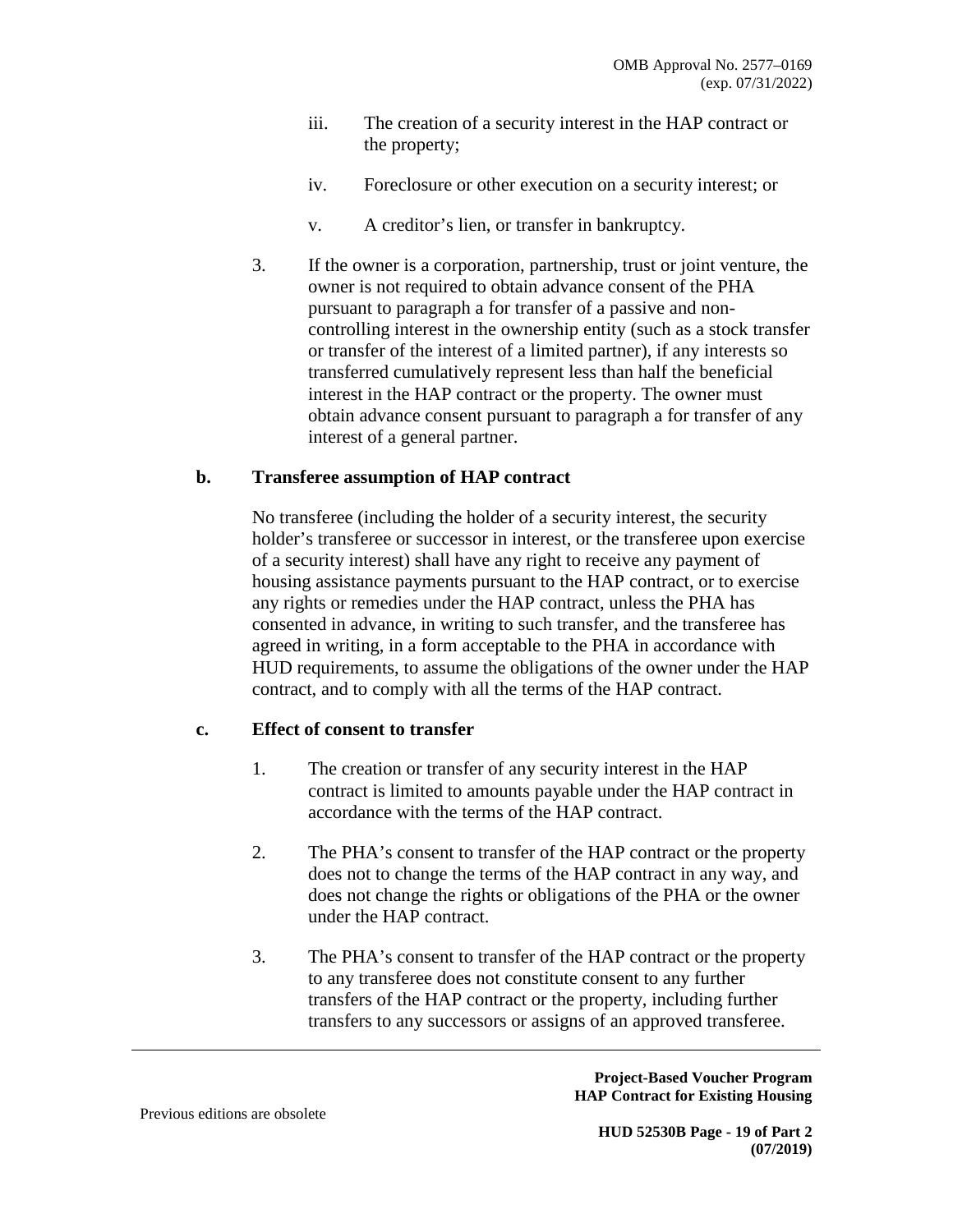### **d. When transfer is prohibited**

The PHA will not consent to the transfer if any transferee, or any principal or interested party is debarred, suspended subject to a limited denial of participation, or otherwise excluded under 2 CFR part 2424, or is listed on the U.S. General Services Administration list of parties excluded from Federal procurement or non-procurement programs.

### **22. SUBSIDY LAYERING**

A subsidy layering review is not required for existing housing projects.

### **23. OWNER LOBBYING CERTIFICATIONS**

- a. The owner certifies, to the best of owner's knowledge and belief, that:
	- 1. No Federally appropriated funds have been paid or will be paid, by or on behalf of the owner, to any person for influencing or attempting to influence an officer or employee of any agency, a Member of Congress, an officer or employee of Congress, or an employee of a Member of Congress in connection with the awarding of the HAP contract, or the extension, continuation, renewal, amendment, or modification of the HAP contract.
	- 2. If any funds other than Federally appropriated funds have been paid or will be paid to any person for influencing or attempting to influence an officer or employee of any agency, a Member of Congress, an officer or employee of Congress, or an employee of a Member of Congress in connection with the HAP contract, the owner must complete and submit Standard Form-LLL, "Disclosure Form to Report Lobbying," in accordance with its instructions.
- b. This certification by the owner is a prerequisite for making or entering into this transaction imposed by 31 U.S.C. 1352.

# **24. TERMINATION OF HAP CONTRACT FOR WRONGFUL SELECTION OF CONTRACT UNITS**

The HAP contract may be terminated upon at least 30 days notice to the owner by the PHA or HUD if the PHA or HUD determines that the contract units were not eligible for selection in conformity with HUD requirements.

# **25. NOTICES AND OWNER CERTIFICATIONS**

a. Where the owner is required to give any notice to the PHA pursuant to the

**Project-Based Voucher Program HAP Contract for Existing Housing** 

Previous editions are obsolete

**HUD 52530B Page - 20 of Part 2 (07/2019)**